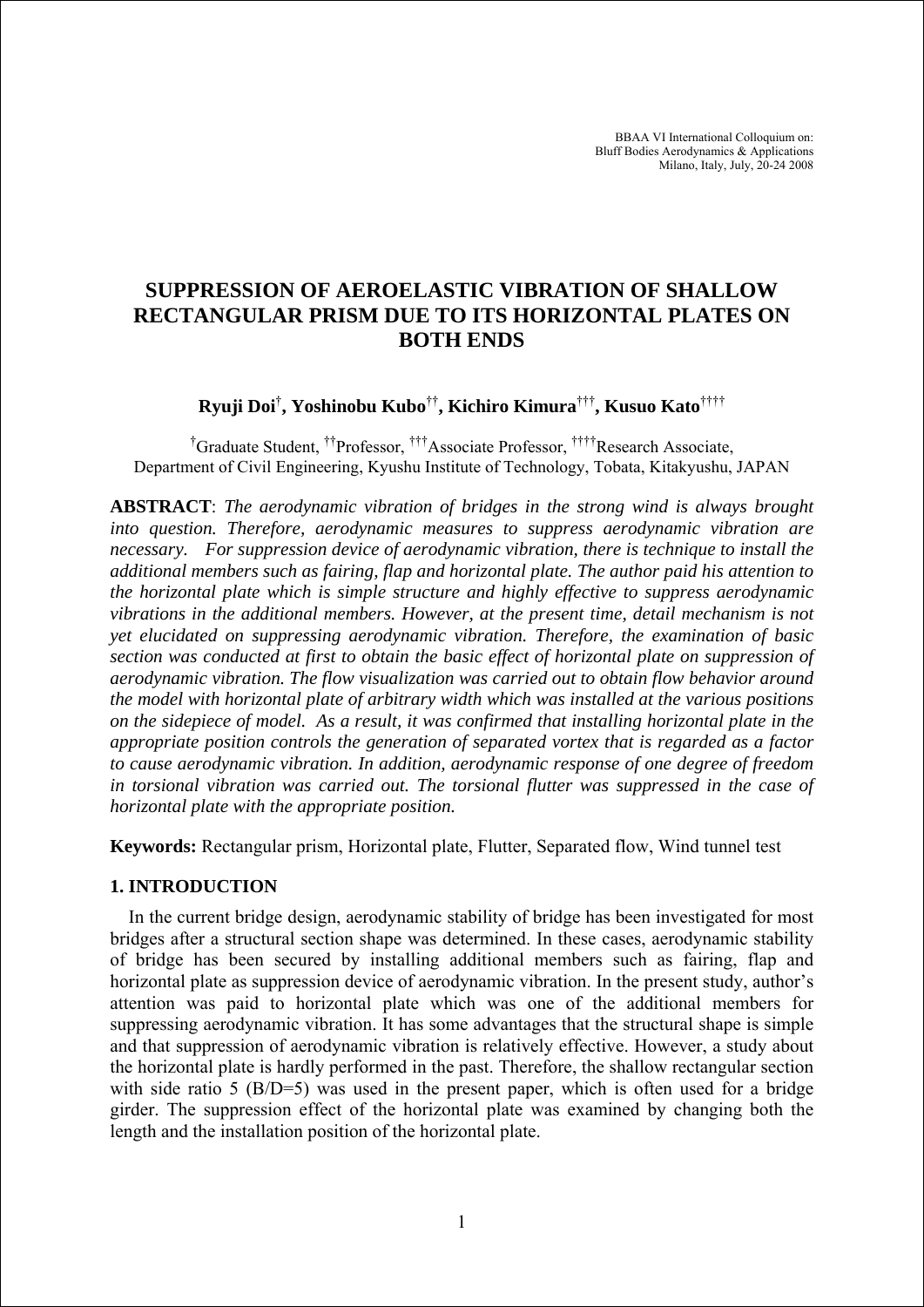## **2. EXPERIMENTS**

### **2.1 Flow visualization**

Figure 1 shows the cross section of used model for flow visualization. Figure 2 shows enlargement of corner portion of the model. The test section of wind tunnel is 400mm×400mm. The size of rectangular section model was  $B/D = 5$  (B=150mm, D=30mm). The model is made of permeable acrylic plate. Flow visualization was conducted by smoke wire method. Since there was a limitation on the available wind velocity in smoke wire method to take clear photos, wind speed of  $V = 0.6$  m/s was used in the experiment. The cases of flow visualization were cases of basic section, with horizontal plate of  $\theta$ =15 deg., 25 deg., 35 deg., and 45 deg. in  $b/D = 0.33$  ( $b=10$ mm)

#### **2.2 Aerodynamic response in torsional vibration**

Table 1 shows experimental conditions of model in aerodynamic response in torsional vibration. The test section of the wind tunnel is 1780mm×910mm for measurement of aerodynamic response. The size of model used in the aerodynamic response test was B/D=5 (B=300mm, D=60mm). Experimental cases of aerodynamic response in torsional vibration were the case of basic section, with horizontal plate of 15 deg., 25 deg., 35 deg. and 45 deg. in  $b/D = 0.17, 0.33, 0.50$  (b=10mm, 20mm, 30mm, respectively).

In the current bridge design, the investigation of aerodynamic stability of bridge is performed after a structural section is determined. In the current design process, the aerodynamic stability of bridge is secured by installing additional members such as fairing, flap and horizontal plate as suppression device of vibration. In the present study, the horizontal plate was dealt with as the additional member. It is said that the horizontal plate has big merits that its structure is simple and that it is highly effective for suppression of aerodynamic vibration. However, a study about the horizontal plate is hardly performed in the past. Therefore, the shallow rectangular prism with B/D=5 was used as the typical bridge section, and the size and installing position of horizontal plate were changed.



Figure 1: Outline of model



| Width of model: $B(mm)$                                               | 300             |
|-----------------------------------------------------------------------|-----------------|
| Depth of model: $D(mm)$                                               | 60              |
| Mass per unit length: $m(N \cdot \text{sec}^2/m^2)$                   | 4.95            |
| Mass moment of inertia per unit length: $I(N \cdot m \cdot \sec^2/m)$ | 0.0679          |
| Torsional frequency : $f_{\theta}$ (Hz)                               | 2.59            |
| Structural damping ratio in torsion :<br>δą                           | $0.007 - 0.009$ |

Figure 2: Close up of corner Table 1: Experimental condition

## **3. EXPERIMENTAL RESULTS**

#### **3.1 Flow Visualization**

Figure 3 shows flow visualization around various cross sections at rest. Figure 3 (1) shows flow behavior of basic cross section in which the separated vortex occurs, and size of separation is larger than other cases. Flow behavior of the cases with $\theta$ =15deg. and 45deg.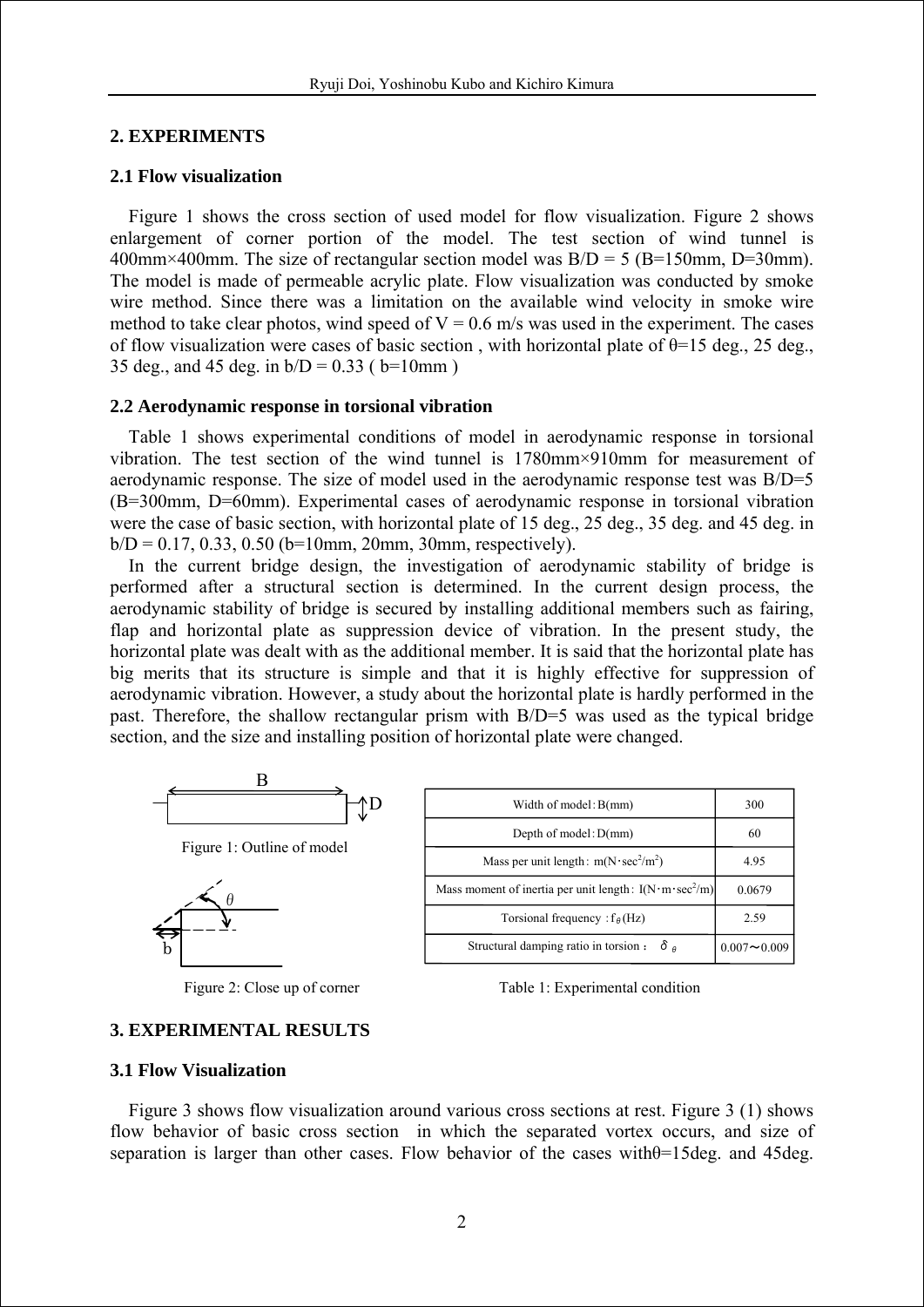(Figure 3 (2) and Figure 3 (5)) is almost similar to that of basic cross section. On the other hand, size of separation of the cases with  $\theta$ =25deg. and 35deg. (Figure 3 (3) and Figure 3 (4)) is extremely smaller than those of basic cross section, cases withθ=15deg. and 45deg.. Furthermore, separated vortex does not occur definitely on upper surface in these cases  $(\theta=25 \text{deg.}, 35 \text{deg.})$ .

Figure 4 shows plots the path of separation flow to compare the path of separation of the experimented cases each other. The horizontal axis indicates the distance x from leading edge and vertical axis indicates the distance y from upper surface of the model to the separation flow path. They are normalized by width B and depth D of the model, respectively. Table 2 shows maximum value of y/D in each cross section. The maximum value of y/D in cases with  $\theta$  =15 deg. and 45 deg. is smaller by only 20-30% than that of basic cross section. The maximum value of y/D in cases with  $\theta$  =25deg. and 35deg. is smaller by about 50-60% than that of basic cross section. Therefore, the cases with  $θ = 25deg$  and 35deg. are expected to be more stable on aerodynamic vibration than basic section and the cases with  $\theta$  =15 deg. and 45 deg.









(3) b/D=0.33,  $\theta$ =25deg. (4) b/D=0.33,  $\theta$ =35deg. (5) b/D=0.33,  $\theta$ =45deg.

Figure 3: Visualization image



(1) Basic cross section (2)  $b/D=0.33$ ,  $\theta=15deg$ 





| x: Distance from front corners-<br>cut square part          |
|-------------------------------------------------------------|
| B: Width of model                                           |
| y: Distance from the model top<br>surface to separated flow |
| D: Denth of model                                           |

|                       | Maximum value of y/D |
|-----------------------|----------------------|
| Basic cross section   | 0.66                 |
| $\theta = 15^{\circ}$ | 0.46                 |
| $\theta = 25^{\circ}$ | 0.30                 |
| $\theta = 35^{\circ}$ | 0.23                 |
| $\theta = 45^{\circ}$ | 0.54                 |